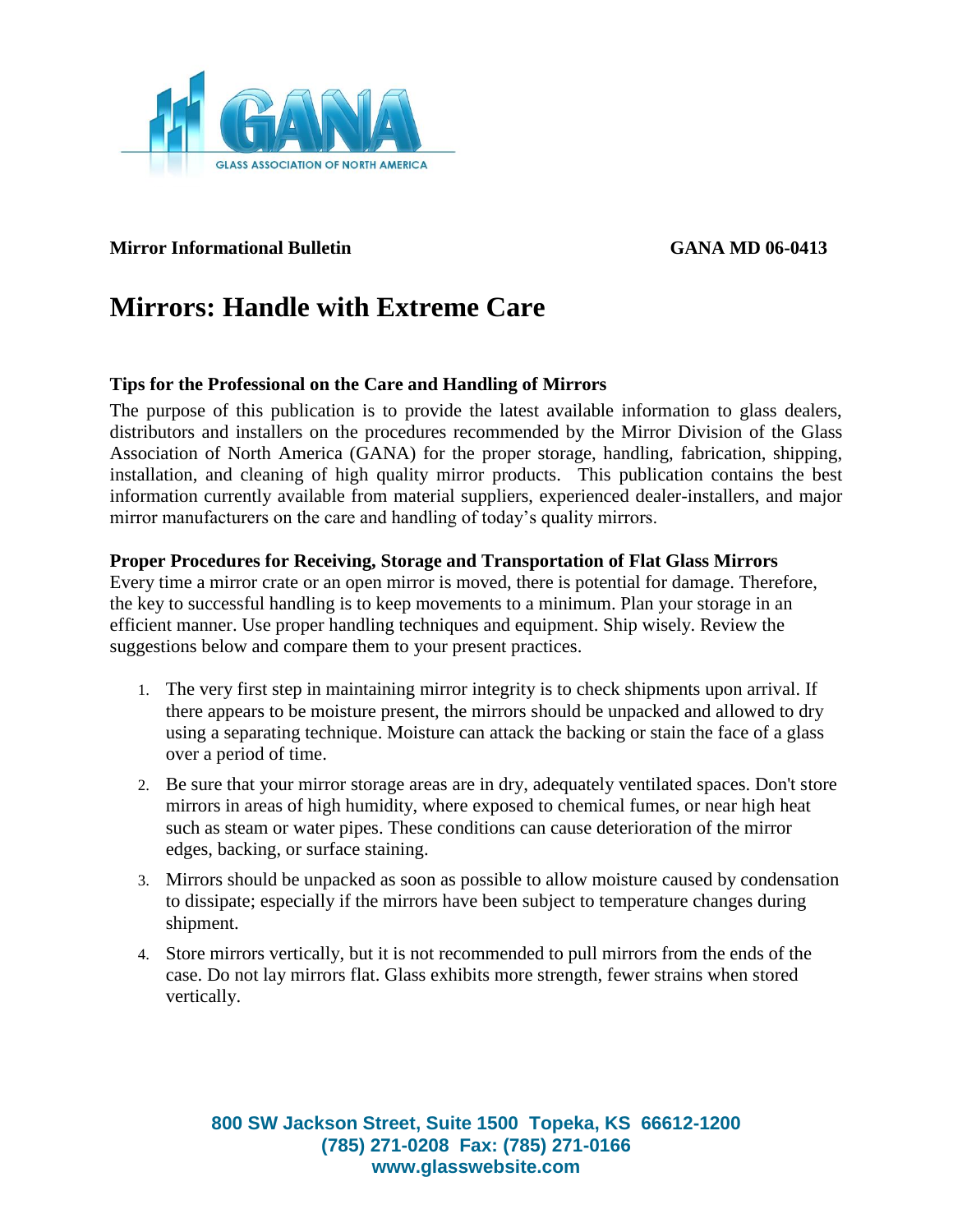

- 5. Don't store mirrors outdoors or in unheated areas. The mirror can be affected not only by the moisture prevalent under these conditions, but also by excessive expansion and contraction caused by cyclic temperatures.
- 6. Block mirror cases off of floors and away from walls. This will assist in proper ventilation of the storage area and prevent any water damage to the bottom of the cases. Also, do not store crates or mirrors on uneven surfaces. This can lead to stresses and strains on the glass, which can lead to cracks and breakage.
- 7. Mirrors should not be placed touching cinder block wall or other concrete material.
- 8. Protect cases and mirrors from falling objects. Even a small impact could cause cracks and ruin a mirror.
- 9. Be certain to rotate mirror stock. Consume older stock first. Organize storage areas so that faster moving items are more readily accessible. This will reduce traffic and handling and make damage less likely.
- 10. Be certain that handling equipment is strong enough to handle the weight of the mirror.
- 11. Do not ship partially unpacked mirror cases without proper repacking. Movement within the case can cause damage or breakage.
- 12. If mirrors are transported in an open or exposed condition and become spattered or come in contact with foreign elements such as road salt, they should be washed with warm water and dried with a soft rag.

### **Proper Procedures for Fabrication of Flat Glass Mirrors**

Silvered flat glass mirror products can be fabricated to provide additional aesthetic appeal such as beveled edges and surface accents. As additional fabrication features are applied, is it critical to ensure proper fabrication conditions and techniques are utilized in order to protect and maintain the integrity of the mirror backing and edges and to reduce the chances of black edge developing. When fabricating silvered flat glass mirror products, the members of the Mirror Division of the Glass Association of North America (GANA) recommend consideration of the following guidelines:

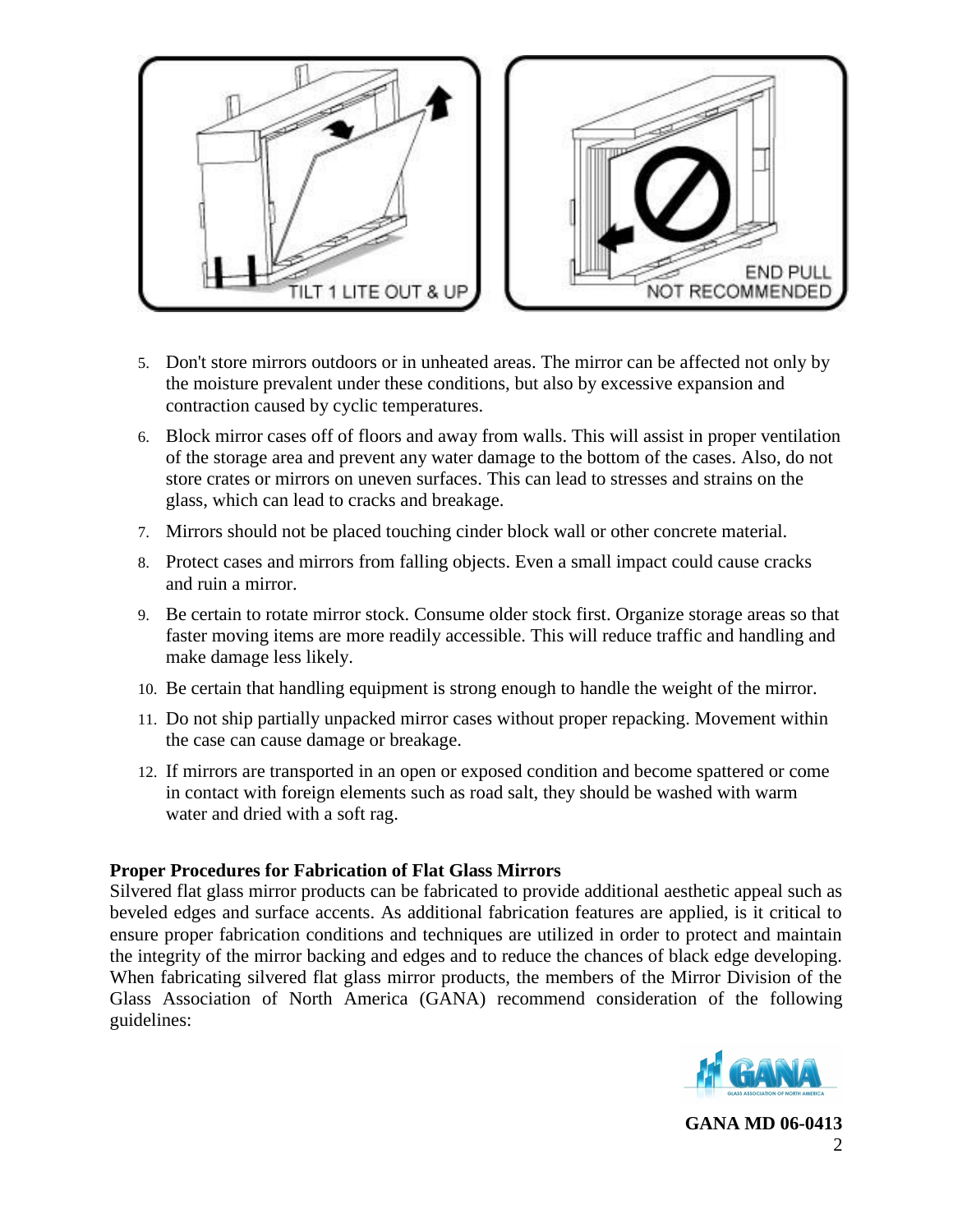- 1. Whenever possible, mirror fabrication should take place in the environment of a fabrication shop or glass distribution facility.
- 2. Mirror fabrication operations should be located in an area away from exposure to solvents, heavy-duty cleansers and other materials or chemicals that can damage the mirror backing.
- 3. Fabrication areas and equipment should be frequently cleaned to prevent exposure to dirt, grit, solvent or other contaminants that can damage both the glass and mirror backing surfaces.
- 4. All cutting table and fabrication equipment surfaces that contact the glass and/or mirror backing surfaces should be frequently vacuumed or swept to prevent scratching or other surface damage.
- 5. Glass handling gloves should be worn by all individuals handling mirror products before, during and after fabrication. Gloves prevent skin oils, body salts, and chemicals from contaminating the edges.
- 6. Clean, fresh water with a coolant is the best lubricant for grinding and polishing operations. The solution should be pure with the pH maintained between 6 and 9. If coolant tanks are used, the water should be changed often enough to prevent biological growth. The solution temperature should be maintained below 100 ºF (38 ºC).
- 7. Fabrication wheels should be centered over the edge to minimize excessive grinding on the mirror backing.
- 8. Diamond wheels should always be dressed and maintained in good cutting condition.
- 9. When using a belt sander for manual grinding and polishing operations, it is preferable to use a wet operation.
- 10. When manually dry-belt sanding, caution should be given to the fact that some belt lubricants contain chloride contaminants.
- 11. Both dry- and wet-belt seaming should be in a direction from back (paint surface) to front. Grinding or polishing wheels should be used in one direction only, either parallel with the edge (such as with a peripheral wheel) or from back (paint side) to front.
- 12. Heat generated by sanding and swiping should be minimized to prevent damage to the mirror backing.
- 13. If product applications call for the use of heat-treated mirror products, glass surface and edge fabrication must take place prior to the heat-treating in order to maintain proper surface and edge compression required for the safety glazing material. Silvering operations take place after heat-treating.
- 14. As mirrors are handled following fabrication, do not slide mirror or glass surfaces over each other as permanent scratching or other damage may occur.

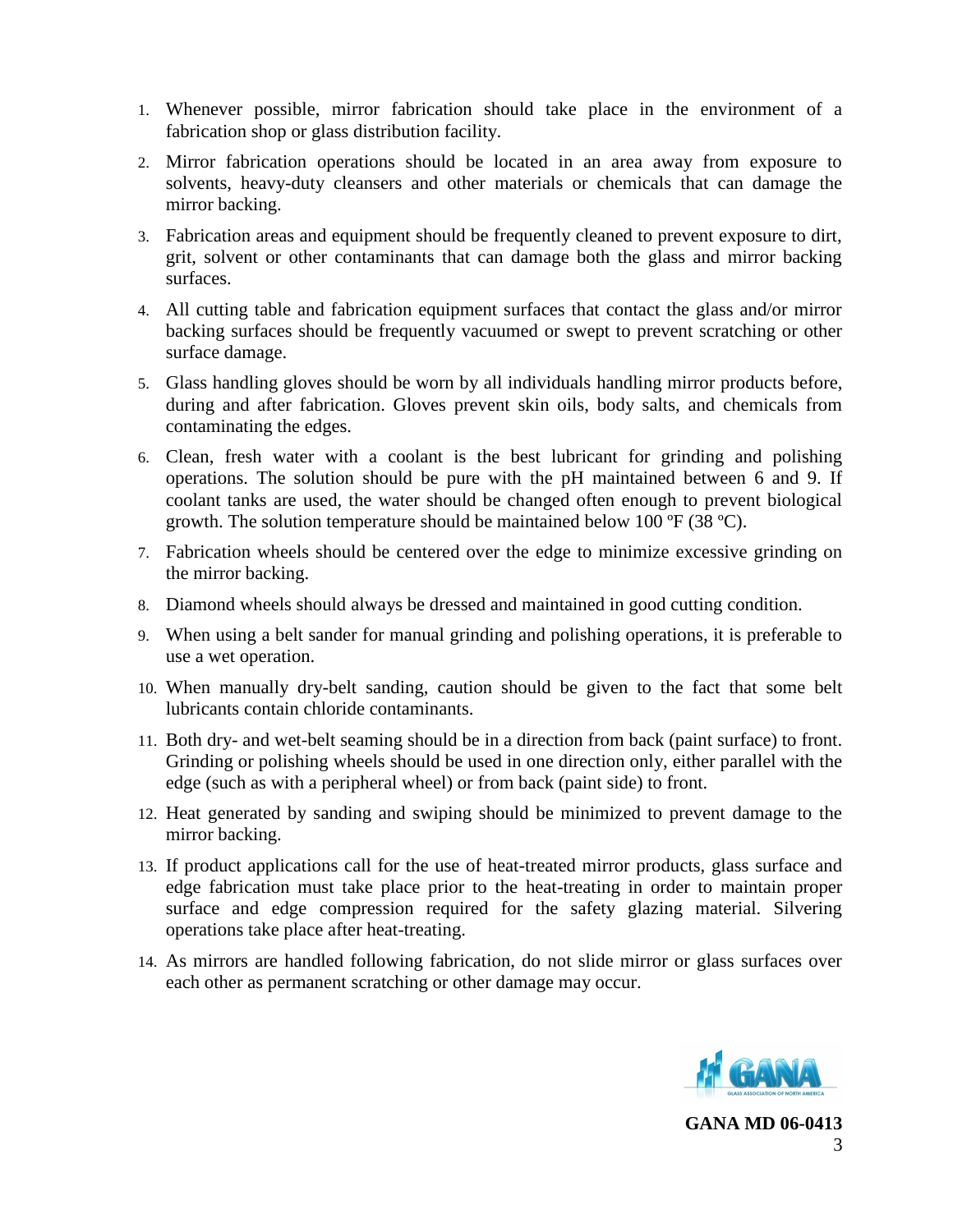- 15. Following fabrication, all mirror backing, edges and glass surfaces should be thoroughly and promptly washed and dried. It is very important that ALL traces of coolant and polishing compound are removed from the edges. If left in place, they are a contaminant that can cause black edge.
- 16. For vertical wall applications whenever possible, retain at least one factory cut edge of the fabricated mirror for installation at the sill (bottom) where the mirror may be subject to condensation puddling.

### **Installation Techniques Designed to Prolong the Life of Flat Glass Mirrors**

The reflective surface of a mirror is a thin film of pure metallic silver. Although well protected by paint, the silver film remains vulnerable to corrosion if exposed to chemicals or excessive moisture. Following are some important installation recommendations. Strict adherence to these dos and don'ts will help protect the silver from corrosion and prolong the life of the mirror.

- 1. Always use gloves when handling any mirror to prevent damage to the face or backing from skin-borne salts or chemicals.
- 2. Never install mirrors on unsealed plaster or masonry, or on a freshly painted wall until dried and/or properly sealed. Also do not install in any new construction area where airborne solvents or heavy-duty cleaners or chemicals are in the air.
- 3. In humid climates, wait until the air conditioning is operating before installing mirrors.
- 4. Never install mirrors outdoors without additional engineered protection for the backing of the mirror.
- 5. The mirrors should have a breathing space behind them when installed to promote air flow over the back of the mirror and prevent moisture condensation and entrapment.
- 6. Never install a mirror in contact with a splash board or sink back. Never permit edges of the mirror to be exposed to puddling conditions such as on back splashes. Insist on at least 10mm of space between the bottom edge of a mirror and other surfaces. This will prevent moisture entrapment and permit drainage.
- 7. Mechanical means of installation, such as J-moldings, clips and screws, or framing are recommended for most applications. J-molding should have weep holes. Mirrors should always have a 3mm neoprene setting pad between the mirror and clip or molding used. The use of tapes, adhesives, mastics, etc. can be used in addition to mechanical means of installation.
- 8. If using adhesives in the installation process, use those that are 'neutral-cure'. It is highly recommended that a mechanical means of fastening be used in conjunction with adhesives. Refer to specific adhesive manufacturer's instructions for further information. Carefully choose the adhesive system you will use. Be sure adhesive selected is compatible with the mirror backing. Avoid adhesives containing strong solvents or acids like acetone, toluene, methylene chloride, acetic acid, etc., as these can severely damage mirror backings.

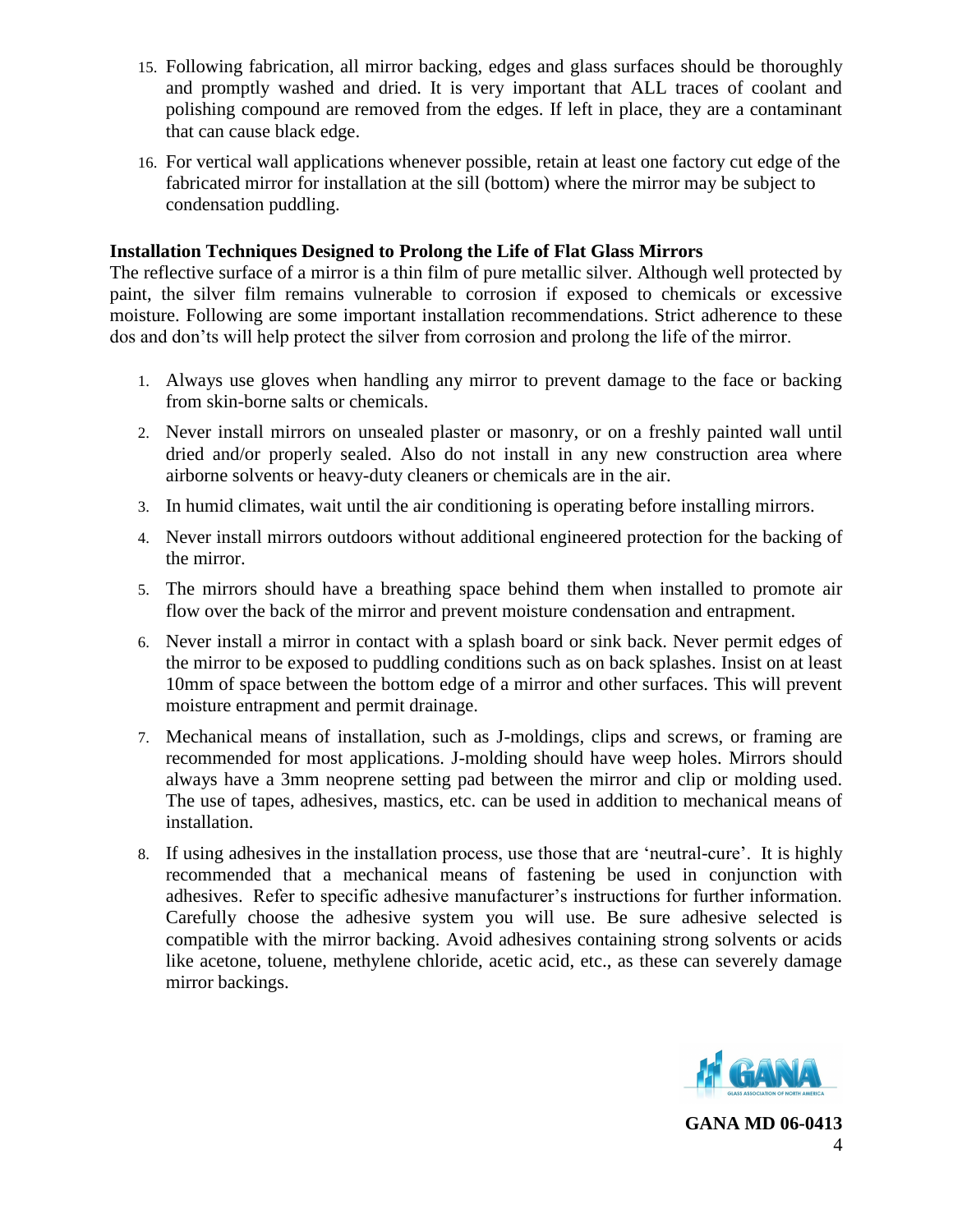- 9. Caulking gun adhesive application is recommended, as it allows for adhesive application without the risk of mechanical contact of mirror backing with trowels, putty knives, etc. When using adhesives, always refer to the specific manufacturer's instructions for application techniques.
- 10. Careful cleaning of installed mirrors is very important to avoid abrasion of the surface or damage to the silver film at the edges. For proper cleaning procedures, please refer to the GANA Mirror Information Bulletin entitled *Proper Procedures for Cleaning Flat Glass Mirrors.* Also be sure to provide cleaning instructions for the new owner or the housekeeping staff after installation.
- 11. Ventilation is an important consideration in prolonging mirror life. New owners should be advised of the need for proper ventilation and/or air conditioning in environments of high temperature and humidity.
- 12. Where possible, lay out a mirror installation in your shop before taking it to the job site. Any errors in cutting or sizing can be caught and remedied immediately and no excessive handling will occur.
- 13. Be sure that there are adequate tolerances between installed mirrors to avoid later problems as the building settles.
- 14. Mirrors should be one of the last items installed in new construction after final cleanup.
- 15. Consult the mirror manufacturer's warranty for additional installation recommendations or restrictions.

# **Care and Cleaning of Mirrors**

Many people are unaware of how to properly care for and clean the mirrors in their homes and offices. Many cleaning products make claims to be the best for mirrors. The truth is the care and cleaning of mirrors is simple and inexpensive. **Care should always be taken to avoid getting the edges of the mirror wet with any liquid or substance. This can result in damage to the mirror edges, commonly called "black edge". Should mirror edges become wet, they should be dried off immediately.**

The following are recommendations from manufacturers of quality mirrors:

- 1. The very best and safest cleaner for a mirror is clean, warm water used with a soft, lintfree cloth. Wring all water from the cloth before wiping the mirror. Dry the mirror immediately with a dry lint-free cloth.
- 2. Don't use acid or alkali cleaners for mirror cleanup after installation. Either substance can attack the front surface and edges as well as the backing of the mirror. No abrasive cleaners should ever be used on any mirror surface.
- 3. Don't spray cleaners directly on the mirror. Always apply cleaner directly to a soft, lintfree cloth and then wipe the mirror. This will help prevent the cleaner from contacting the edges of the mirror and damaging them.

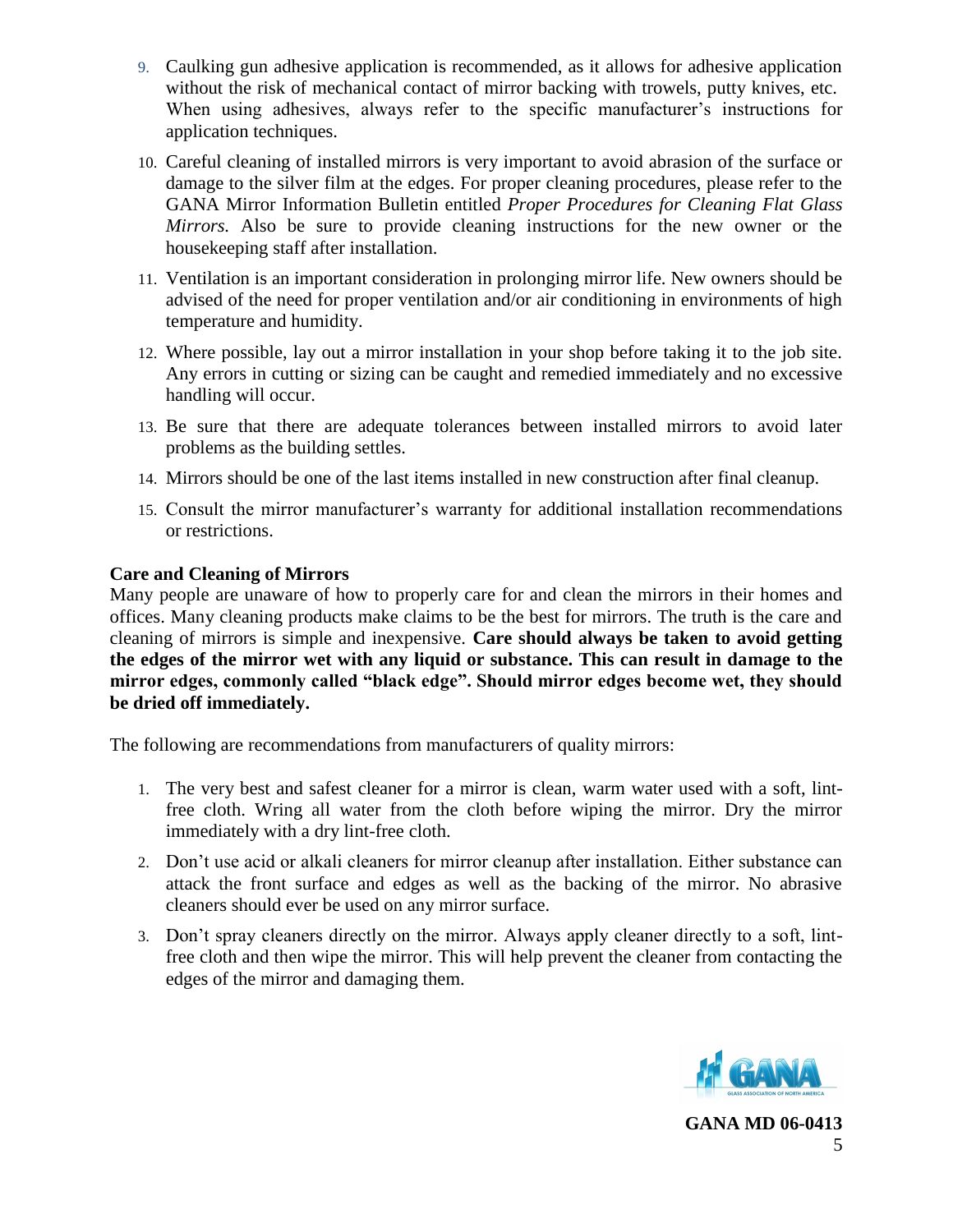- 4. Don't clean across the face of multiple mirrors at the same time. When cleaning several mirrors installed on a wall, wipe the joints in the same direction as the joints. This will keep the cleaner from collecting in the area where the mirrors join.
- 5. Don't use commercial mirror cleaners that contain ammonia or vinegar.
- 6. Do use 0000 oil-free steel wool, not solvents, to remove surface marks or stubborn dirt. Use of solvents can attack and damage the edges and backing of mirrors.
- 7. Do use soft, lint and grit free cloths to clean a mirror. This reduces the chances of scratching the mirror surface.
- 8. The last step to cleaning a mirror is to make sure all joints and edges are dry so that no liquid or cleaner comes into contact with the edges and backing.

### **Additional Information**

### **Transparent Mirror Products**

Transparent / two way mirror products allow vision through one direction while giving the appearance of a standard mirror on the opposite side. These applications typically expose the coated surface to the mirrored room. With the exception of the 0000 oil-free steel wool procedures, the cleaning procedures provided above also apply to cleaning the coated glass surface. In addition, extreme care must be taken to ensure that no hard objects such as rings or metal surfaces of cleaning equipment contact the coated surface. Permanent damage to the coated surface may result from improper cleaning procedures.

# **Construction Site Conditions**

Mirror products must be protected during construction site storage and installation. Mirrors should be stored in a dry, well ventilated area, free of chemical fumes and away from high heat sources such as steam or water pipes. Exposure to excessive moisture or harmful construction materials can result in hard to remove surface conditions. Mirrors should be the last materials to be installed. Sprayed material such as wall texture or adhesives for wall covering should be completely cured before mirror installation. If conditions are found that mirrors cannot be cleaned using the above procedures, contact the mirror supplier for guidelines for construction debris removal.

Failure to properly clean mirrors can result in damage to the mirrored surface and deterioration of the optical quality of the mirror reflectance.

Members of the mirror industry also encourage awareness of the industry consensus document ASTM C 1503 – *Standard Specification for Silvered Flat Glass Mirror*. The ASTM International standard addresses the requirements for silvered flat glass mirrors of rectangular shape supplied as cut sizes, stock sheets or as lehr ends; quality requirements of silvered annealed monolithic clear and tinted flat glass mirrors up to 6 mm (1/4 in.) thick; and mirrors intended to be used indoors for mirror glazing, for components of decorative accessories or similar use.